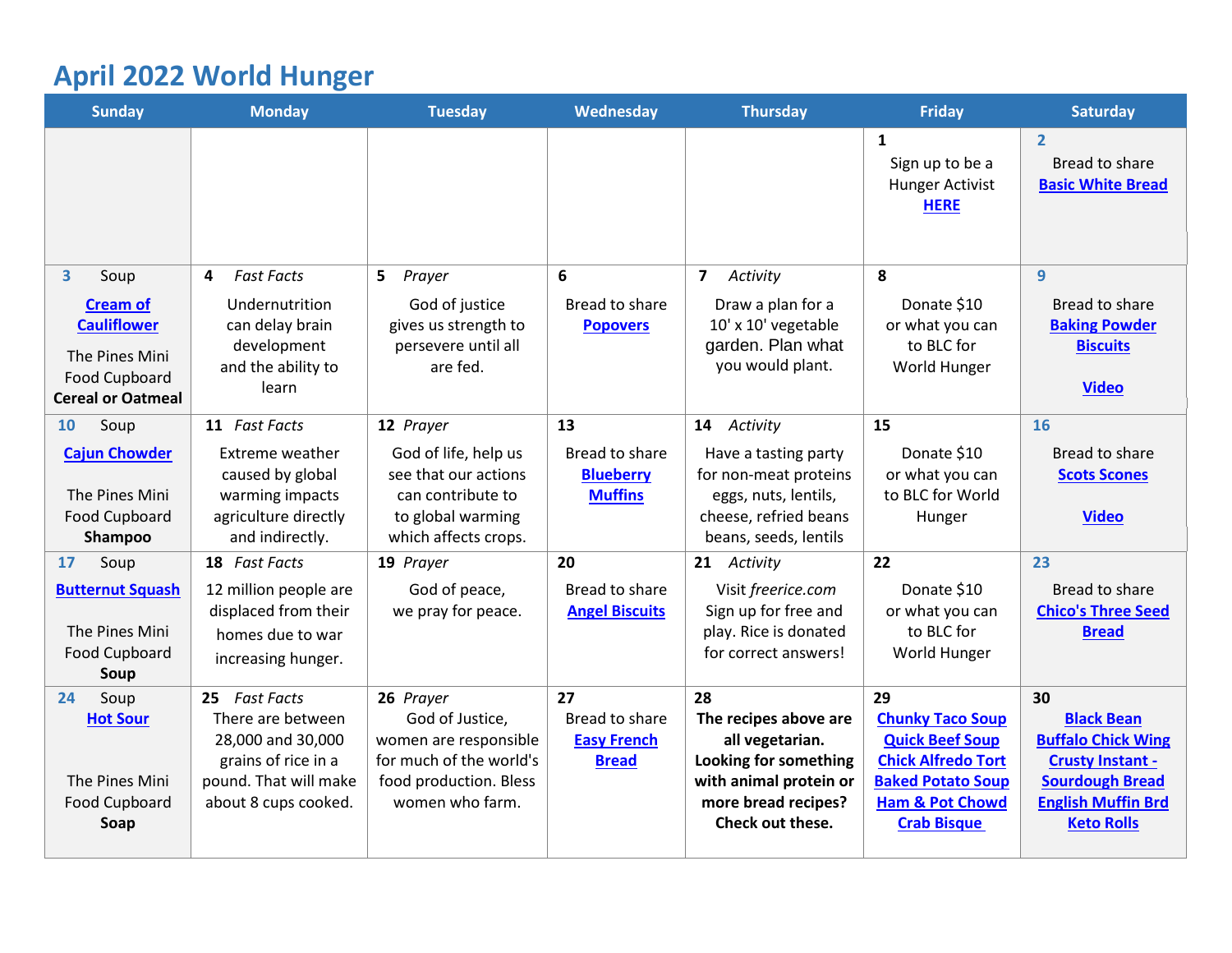# **Keys and hints for soup and bread recipes**

All recipes are meat free except those listed at the end of the month. Eating vegetable proteins uses less resources and feeds more people per acre of land than animal protein. Animal protein can be added if you like.

- $\checkmark$  tsp = teaspoon
- $\checkmark$  TBLSP = Tablespoon
- $\checkmark$  Adjust the seasonings means to add more of herbs, spices, salt, and pepper so it tastes good to you.
- $\checkmark$  Yeast is regular baking yeast
- $\checkmark$  Baking powder and baking soda are two different leavenings. They cannot be substituted for each other.
- $\checkmark$  Dairy free milks can be substituted for cow's milk
- $\checkmark$  Margarine can be substituted for butter, but it will change the taste slightly
- $\checkmark$  Vegetable oils can be substituted for olive oil
- $\checkmark$  1 TBLSP flax + 3 TBLSP cold water, resting for 5 minutes can be substituted for 1 egg
- $\checkmark$  In most cases, canned or frozen can be substituted for fresh and vice versa
- Sauté means to mix ingredients with oil or fat and gently stir while cooking.
- Diced, chopped, or cubed means simply to cut up the vegetables into smaller pieces. How small? You choose. Some like big chunks in their soup and some like small chunks!
- Cut in means to break butter or shortening up into small pieces, which become coated with flour and other dry ingredients. These small pieces then evaporate in the baking process making a light product. The traditional tool for cutting in is a pastry cutter. A food processor on pulse works well, too.
- Muffins and biscuits like a light touch. No rambunctious mixing.
- Breads like a good kneading to develop the gluten.
- Recipes that call for flour can use all-purpose flour.
- Keto recipes are low carb but require ingredients you may not have on hand.
- Most Keto recipes are also gluten free, but always check ingredients!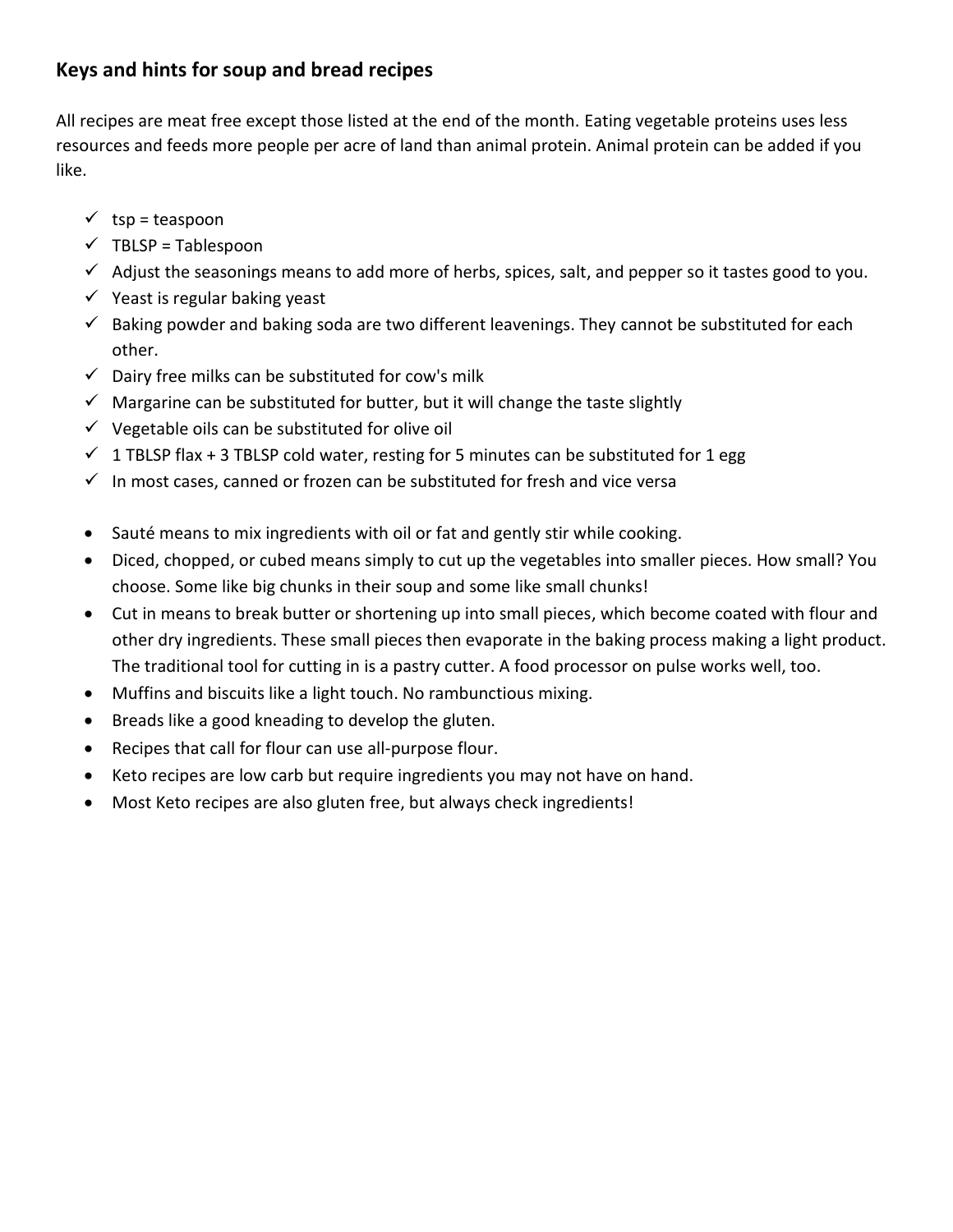<span id="page-2-0"></span>**Keto Rolls** Preheat oven to 350° degrees Bake 55 min Makes 6 rolls

5 TBLSP ground flax seed 1 1 /4 cups fine almond flour 1 tsp. baking soda 1 tsp. baking powder 1 tsp. salt 2 tsp. vinegar 3 egg whites 1 cup warm water About 1 TBLSP herbs (I like rosemary)

Place all ingredients in a bowl and mix with an electric mixer until the dough thickens.

Scoop 6 rolls onto a greased cookie sheet or Teflon baking pad. Lightly wet hands to shape and slightly flatten rolls.

Bake. These can be eaten as is or toasted.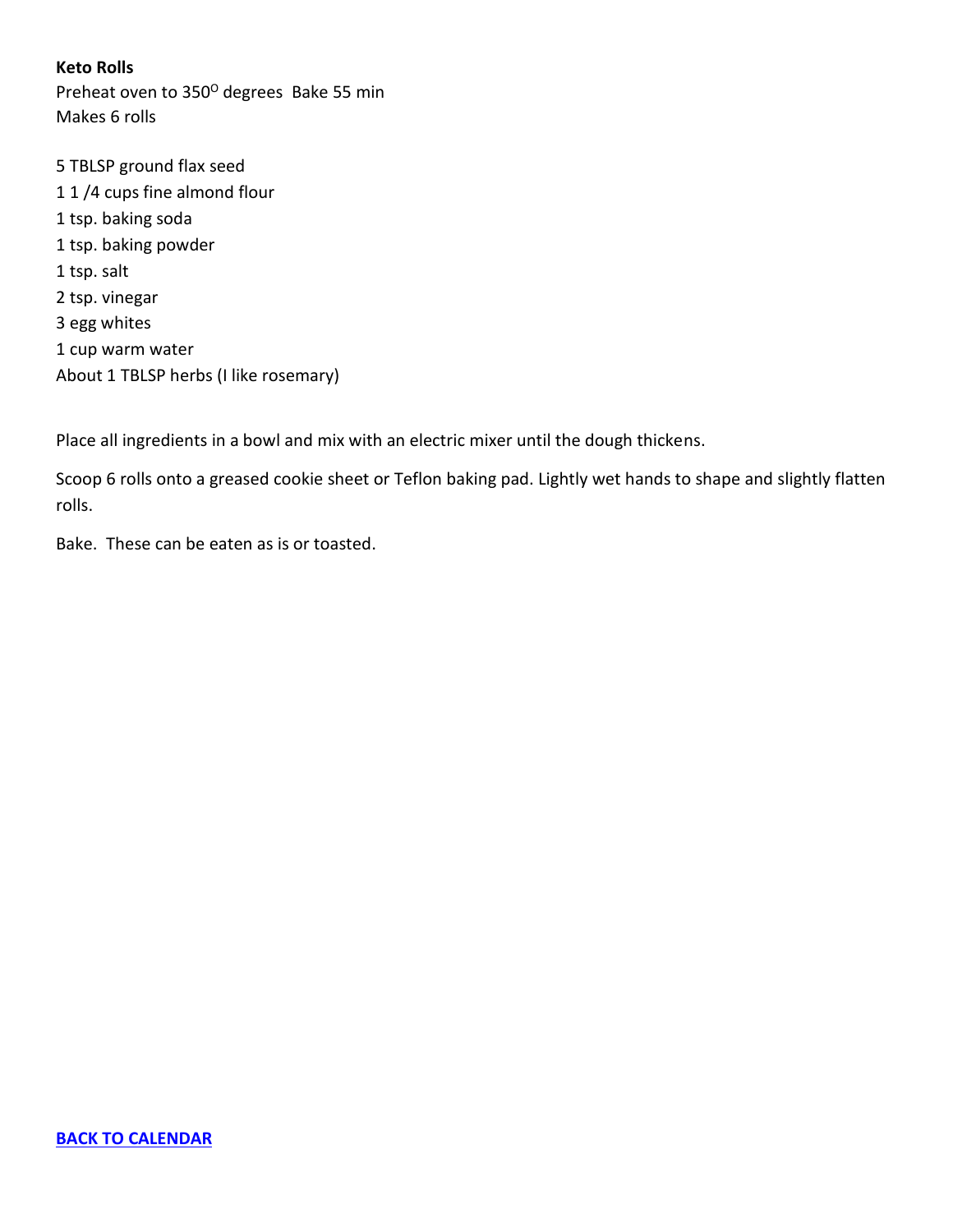## <span id="page-3-0"></span>**Basic White Bread**

**From the kitchen of Nana Terry, Beth Walker's Grandmother**

Preheat oven to 350<sup>°</sup> Bake 35-40 min or until bottom thumbs hollow Makes 4 loaves

This basic dough is extremely versatile. It can be made into rolls, pizza crust, bread sticks, or loaves. Use half white flour and then substitute whole wheat, graham, or rye flours for the other half. I use bread flour, but all-purpose flour works just as well.

The sweetener can be sugar, honey, maple syrup or malt.

Roll a loaf of dough out and sprinkle it with cinnamon, sugar, and raisins. Roll it up and bake for raisin bread. Shred a potato and boil until soft. Cool and use this for the water for a richer loaf.

4 cups of warm water 1/2 cup of honey or sugar 3 packages of yeast or 2 1/2 TBLSP of granulated bulk yeast 1 slightly rounded TBLSP salt 1/2 cup of vegetable oil 1 cup of oatmeal, dry (any kind, optional) 6-8 cups of flour (depending on the humidity of the day and what kinds of flour you use) Melted butter for brushing the tops – optional.

Mix water, sweetener, and yeast in a large bowl. Let stand for a few minutes. Add salt, oil, oatmeal and 2 cups of white flour. Beat well to develop the gluten. Add additional flour 1 cup at a time until the dough can be worked by hand and is only slightly sticky. Add sprinkles of flour as you turn and fold the dough until it is smooth, elastic, and no longer sticky.

Place in a clean, greased bowl. Cover with a towel and place away from drafts. Heating your oven to 170 and then turning it off makes a great rising environment. Let the bread rise for 25 – 30 minutes. Punch down. Tuck the edges of the dough under to reform a ball.

Cover and let rise a second time for 25 minutes. Grease your bread pans.

Punch the dough down. Divide into 4 equal parts for loaves.

Knead each ball to remove air bubbles. Tuck the sides and edges under until you have a log the size of your greased bread pan or make a round loaf on a greased cookie sheet. Push a sharp knife halfway down in three places along the top. Brush with melted butter, if desired. Preheat the oven.

Let the dough rise in the pans until just above the edges of the pan or double if on a cookie sheet. Bake. Remove from the pans and cool on a rack. The bread is done when it sounds hollow when tapped on the bottom.

Eat one loaf right away with lots of butter and honey! This bread freezes well. Bread baking can be less successful if there is a storm brewing. **[BACK TO CALENDAR](#page-0-0)**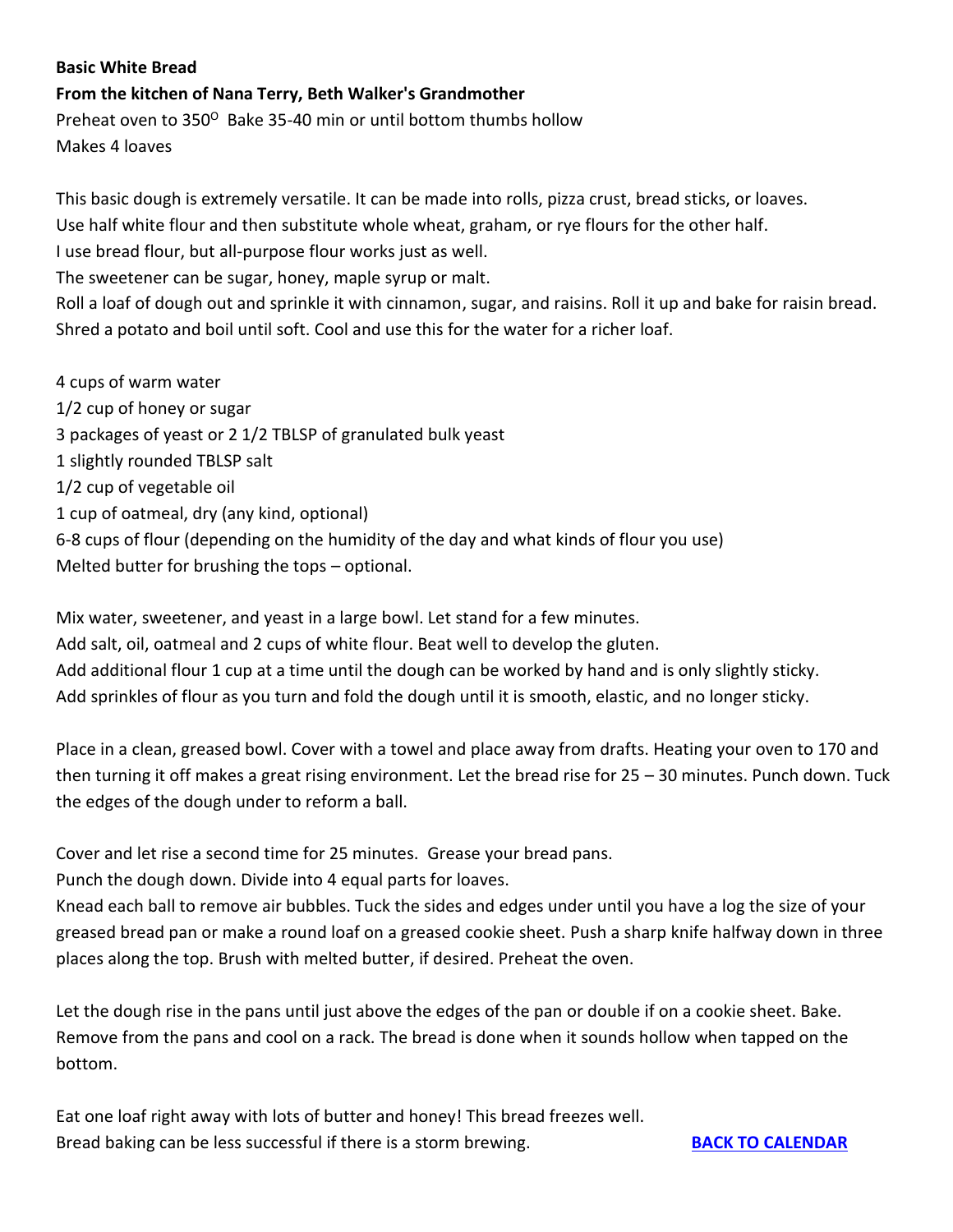## <span id="page-4-0"></span>**Cream of Cauliflower Soup**

**Modified from The Spruce Eats [Quick Cream of Cauliflower Soup Recipe \(thespruceeats.com\)](https://www.thespruceeats.com/cream-of-cauliflower-soup-2216115)** I purchase prechopped garlic in a jar. It may not have the oomph that fresh garlic does but it's convenient!

#### **Sauté and stir for 5 minutes**

1 medium onion, chopped 2 TBLSP butter 1/2 tsp. salt

## **Add and stir 3 minutes**

2 cloves of garlic, chopped 1 head of cauliflower, broken into small pieces, including the stems

#### **Add and cook for 10 minutes or until cauliflower is soft**

4 cups of vegetable or chicken broth ½ tsp. pepper

## **Puree the soup with an immersion blender or carefully in small batches in a food processor. Return to the pot, heat gently, then add**

1 cup of heavy cream or half and half (depending on how decadent you are feeling)

Taste and adjust seasonings. Serve with a sprinkle of parsley or other garnish.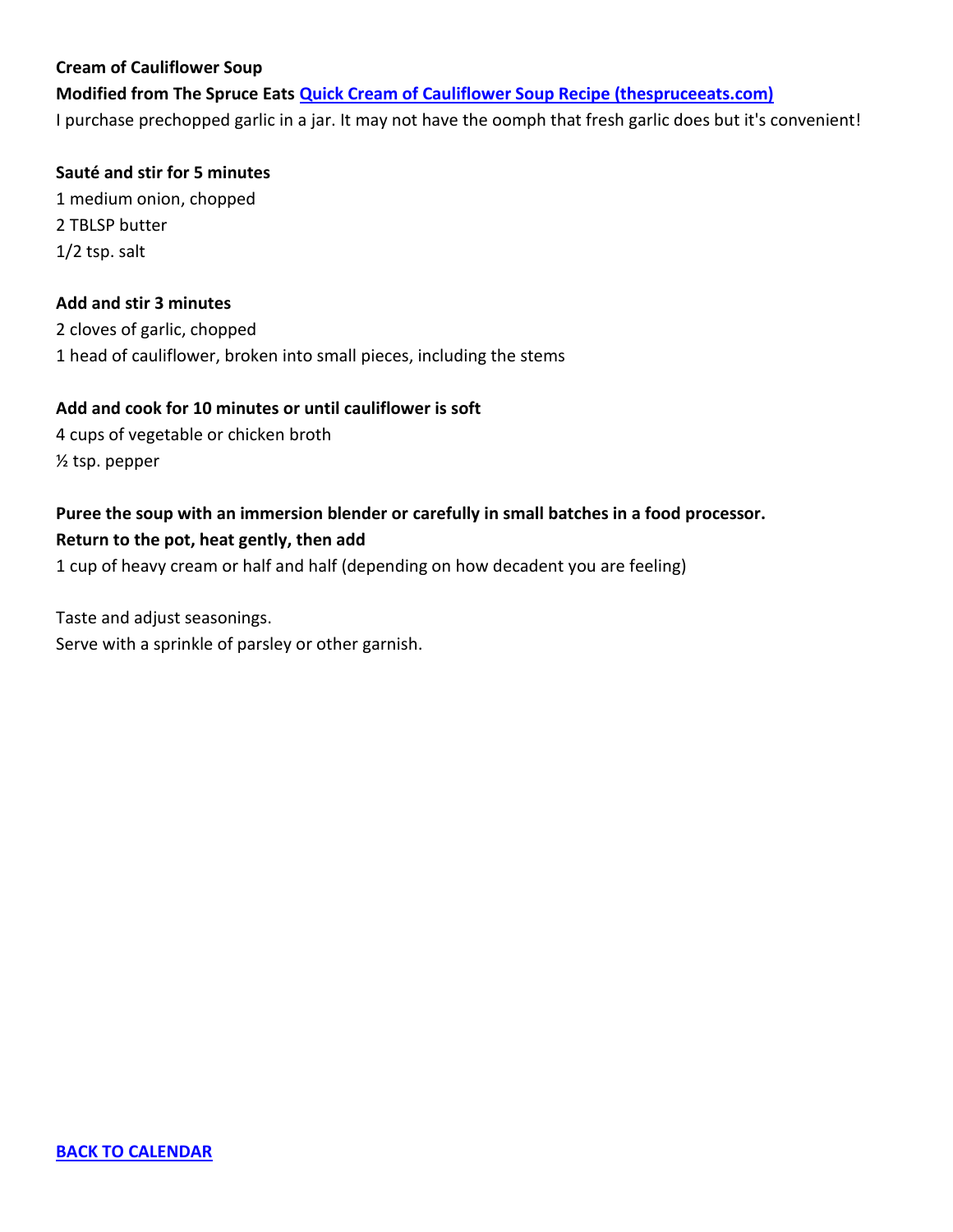# <span id="page-5-0"></span>**Popovers From the** *Joy of Cooking* **(1964) Magical and easy** Preheat oven to 450° Bake 15 min. then 350° for 20-25 min. Makes about 9 large popovers

Note: Popovers need bottom heat. If you are using an electric oven with a top heating unit, these may not bake well.

Warm all ingredients to room temperature. You can put unshelled eggs in a cup of warm water and gently warm milk in the microwave.

Grease and muffin tins well. Dust with parmesan cheese for savory popovers or sugar for sweet ones.

#### **Beat until smooth**

1 cup milk 1 TBLSP melted butter 1 cup all-purpose flour 1/4 tsp. salt.

**Add one at a time and mix. Do not overbeat** 2 eggs

Preheat the oven to 450<sup>o</sup>. Fill muffin tins 3/4 full. Bake for 15 minutes. Reduce the temperature (without peeking!) to 350<sup>0</sup> for an additional 20-25 min. Gently remove one popover to test for doneness. The walls should stay up by themselves and be golden brown. Poke the popovers with a sharp knife to let out the steam.

To eat, break open and fill with your favorite filling: honey, jam, or cream cheese!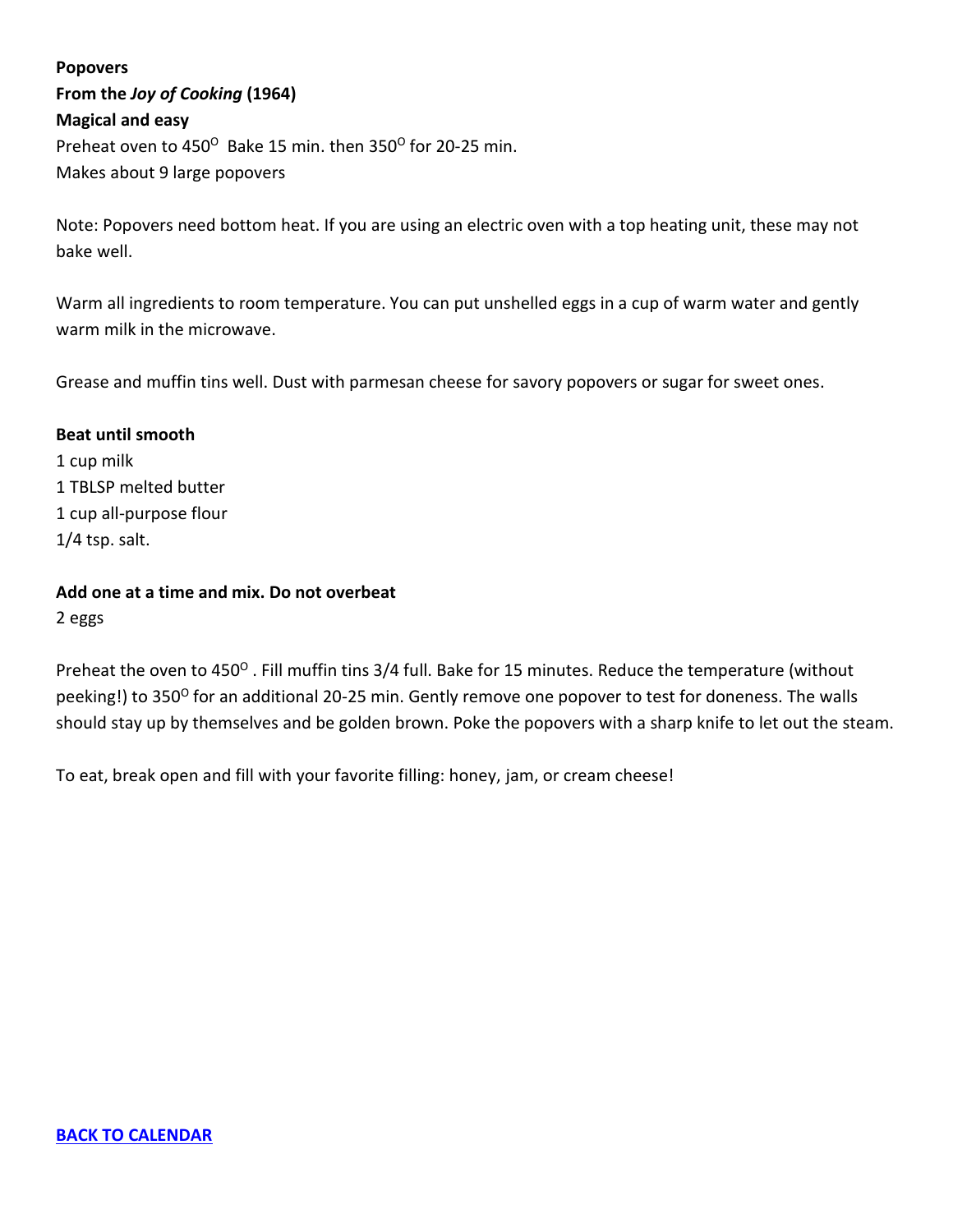## <span id="page-6-0"></span>**Baking Powder Biscuits**

**From the kitchen of Jean Terry, Beth Walker's mother. She made a mean biscuit!** Preheat oven to 450° Bake 15 min. My go to for a quick bread for breakfast or dinner. You can use buttermilk instead of regular milk. It gives the biscuits a nice tang.

The trick to light, fluffy biscuits is to treat the dough with great respect.

#### **Mix**

2 cups flour 1 TBLSP sugar 1/2 tsp. salt 1 TBLSP baking powder (yes, that is not a typo)

## **Cut in using a pastry cutter**

1/4 cup shortening

## **Add all at once. Toss and fold. Do not stir.**

7/8 cup of milk (Otherwise known as a scant cup of milk. Just a little less than one cup)

This last step is the tricky part. You want to moisten the dry ingredients by lifting dry ingredients gently to incorporate the milk until you have a slightly damp mass of dough. No rigorous stirring or you will have tough biscuits.

Turn the dough out onto a lightly floured cloth or a floured piece of wax paper. Using the cloth or wax paper gently push the dough against itself to form a ball.

Gently roll or pat dough into a 1-inch thick patty. At this point you can use a sharp knife to cut the dough into even wedges or shapes or use a round cutter to make more traditional biscuits. Gather any scraps to form into the "wart" or last biscuit.

Bake until beginning to brown on top and they resist like a cake when gently pushed upon.

They are good cold or hot out of the oven!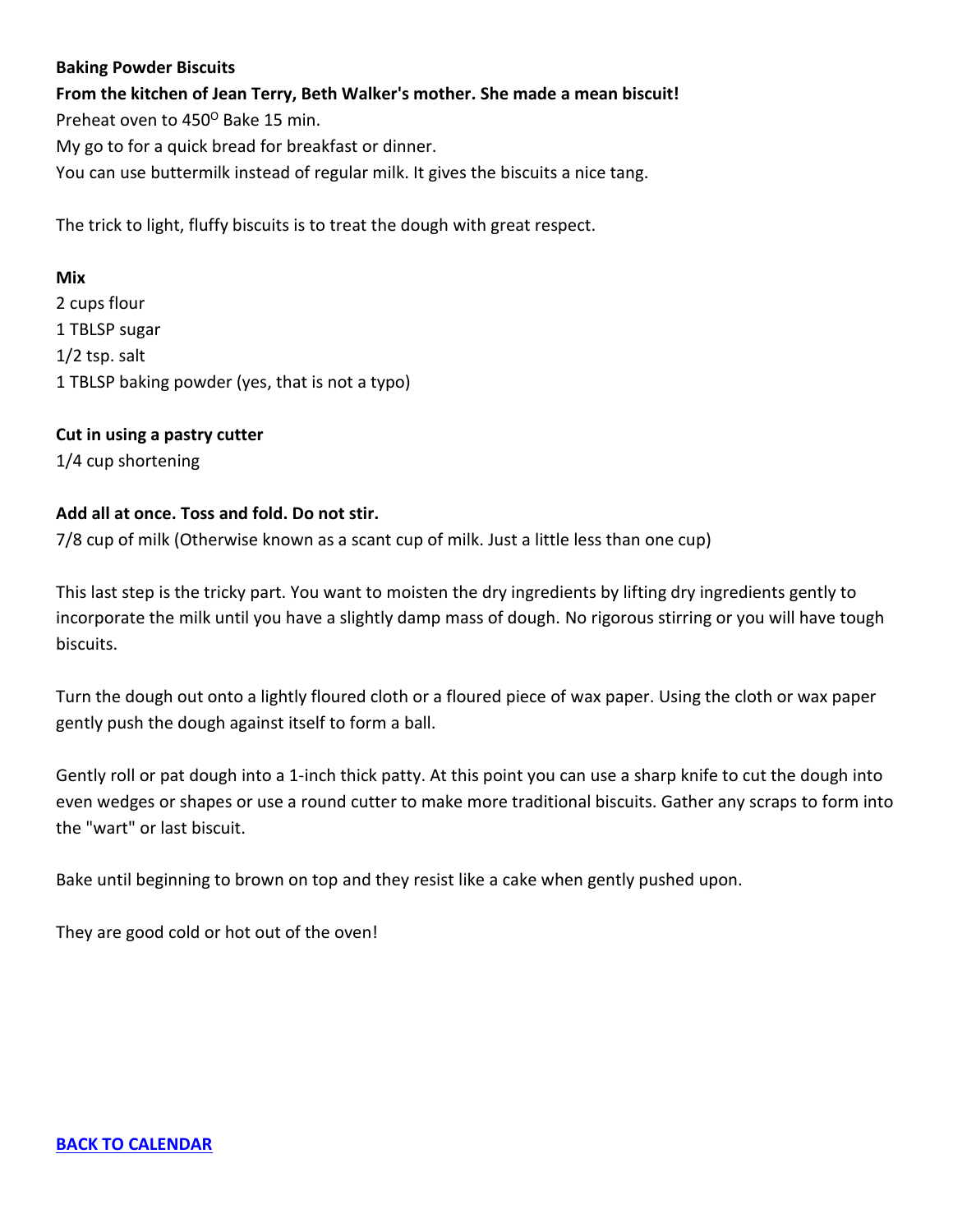# <span id="page-7-0"></span>**Cajun Corn Chowder Recommended by Cora Walker, meat and dairy free** [Cajun Corn Chowder | Gimme Some Oven](https://www.gimmesomeoven.com/cajun-corn-chowder/print-recipe/60308/)

## **Sauté**

1 TBLSP olive oil 1 medium white onion, peeled and diced Green bell pepper, cored and diced 2 ribs celery, diced

## **Add and cook briefly**

4 cloves garlic, peeled and minced

## **Add and cook until potatoes and lentils are tender**

6 cups vegetable stock 1 1/2 pounds Yukon gold or red potatoes, diced into 1/2-inch cubes 1 (14 oz) bag frozen corn 1 cup red lentils, rinsed and picked over 2 TBLSP Cajun seasoning, purchased or see \*recipe below 1 tsp. dried thyme 1 tsp. salt

## **Stir in and adjust seasonings as needed (more salt, Cajun seasoning, or smoked paprika)**

1 (14 oz.) can coconut milk

**Optional toppings** Chopped green onions or chives, bacon or oyster crackers.

## **\*Homemade Cajun seasoning**

<span id="page-7-1"></span> tablespoons [paprika](https://amzn.to/37E5OHd) *(I prefer smoked [paprika\)](https://amzn.to/38Pq6NU)* tablespoons fine kosher salt tablespoons garlic [powder](https://amzn.to/2OaJSvo) tablespoon ground black [pepper](https://amzn.to/2S2JRep) tablespoon ground white [pepper](https://amzn.to/2U5IVZb) tablespoon onion [powder](https://amzn.to/36wZFes) tablespoon dried [oregano](https://amzn.to/2vzDZSl) tablespoon [cayenne](https://amzn.to/315SBUQ) 1/2 tablespoon dried [thyme](https://amzn.to/38SjRcu)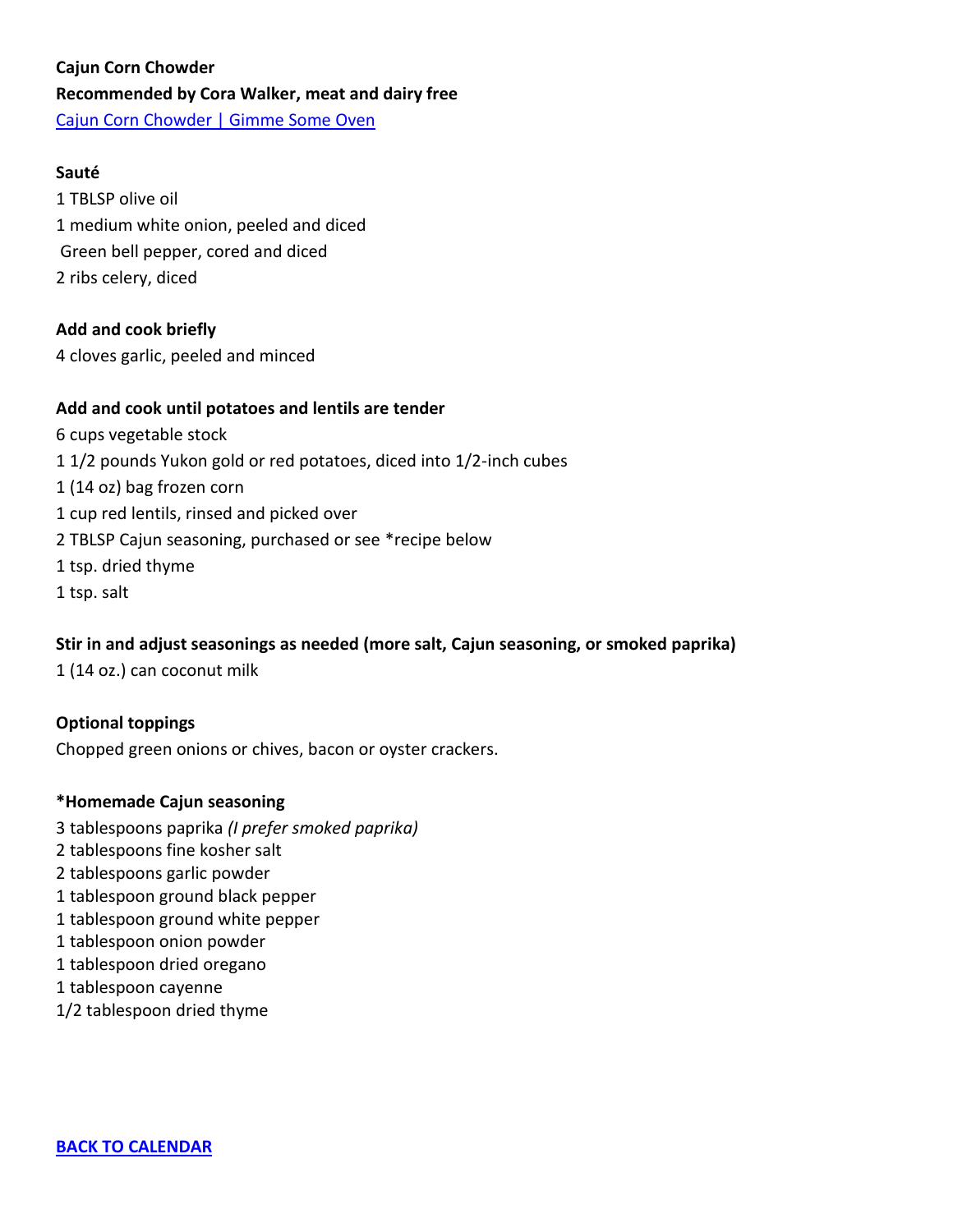**Best Blueberry Muffins From the kitchen of Lois Vetal, aunt of Beth Walker** Preheat oven to 375<sup>0</sup> 20-25 minutes Makes 1 dozen large muffins

1/2 cup butter 1 cup sugar (+/- as desired) 2 large eggs 1 tsp vanilla 2 tsp baking powder 1/4 tsp salt 2 ½ cups fresh blueberries (or 1 ½ cups frozen) 2 cups flour 1/2 cup milk

Topping: 1 TBLSP sugar 1/4 tsp cinnamon (or nutmeg)

In medium size bowl, beat butter until creamy. Add sugar and beat until pale and fluffy.

Add eggs one at a time, beating after each. Beat in vanilla, baking powder, and salt.

If using fresh berries, mash 1/2 cup and stir into batter.

With rubber spatula, fold in half of flour, then half of milk. Repeat with remaining flour and milk.

Fold in remaining fresh berries or all the frozen berries.

Mix topping ingredients and set aside. Fill muffin tins and cover with topping.

Bake until muffins spring back when pressed.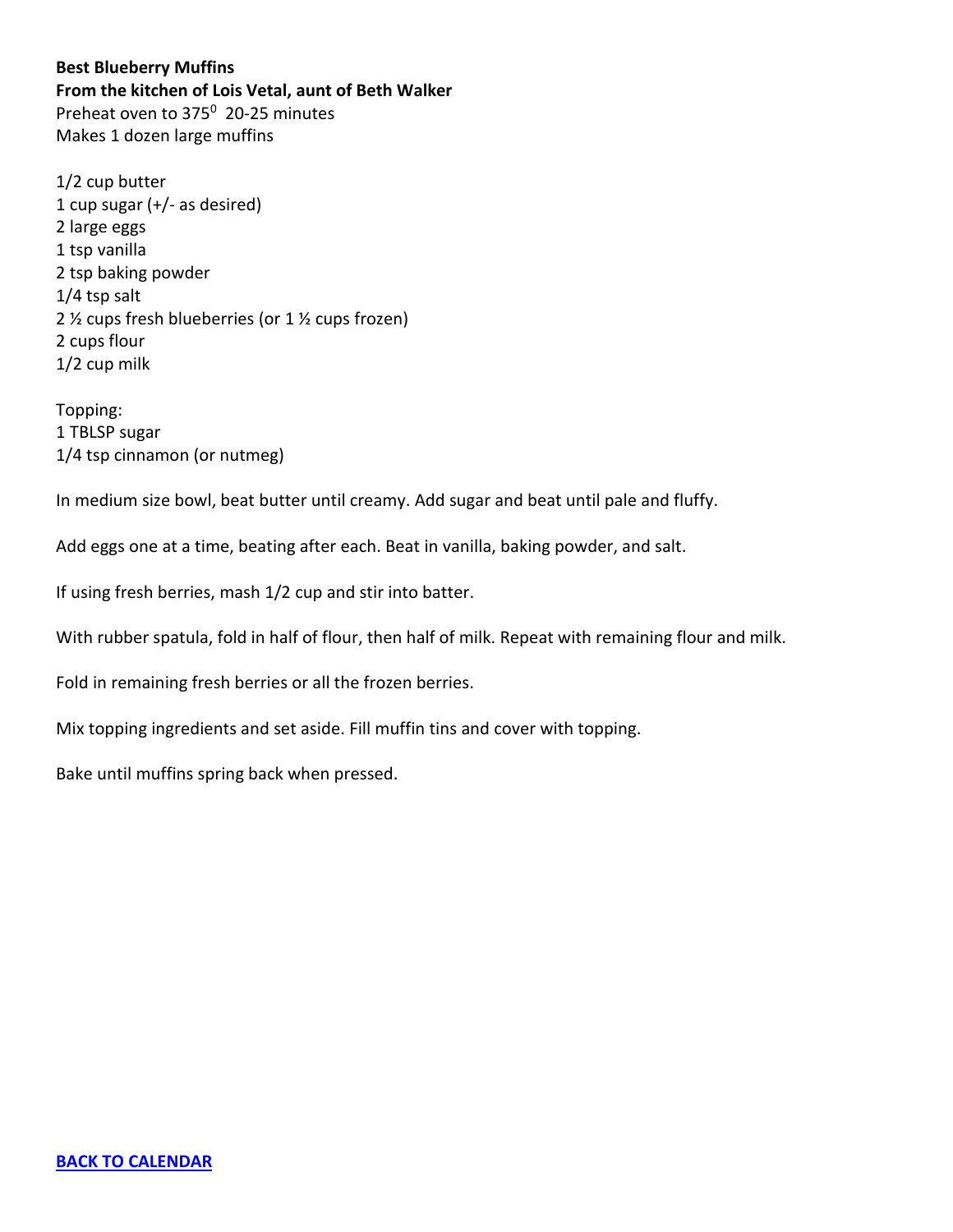<span id="page-9-0"></span>**Scones (Scottish) From the kitchen of Harry Terry, father of Beth Walker** 375<sup>0</sup> Dry Griddle Makes about a dozen depending on how big you cut them.

**The English baked their scones in ovens. The Scots put them on hot rocks around the fire which acted as a griddle. We had scones in my family growing up, long before the English variety were found in local bakeries. If I had friends over, they invariably asked, "We're having stones for breakfast?" Comforting and full of memories, these are more of a bread than a biscuit.** 



2 cups flour 1/2 tsp salt 2 TBLSP sugar 2 tsp baking powder 1 egg 1 TBLSP oil 3/4 cup milk (or enough to make one cup with egg and oil)

Mix dry ingredients together. Mix egg and oil in a one cup measure. Add enough milk to one cup total. Add to dry ingredients and mix to make a soft dough. Avoid adding extra milk. The milk to egg ratio is crucial for good flavor.

Knead 2 or 3 times. Roll to 1/2 inch thick. Cut into 2" x 6" strips or triangles. Bake on an ungreased griddle until brown. Flip and cook other side. They should thump hollow when done.

Slice them in half across the middle and spread with butter and jam or honey.

Variation: Roll thinner and wider. Spread half with brown sugar or jam. Fold over and seal edges by pushing them together. Griddle. Be careful! Filling is hot!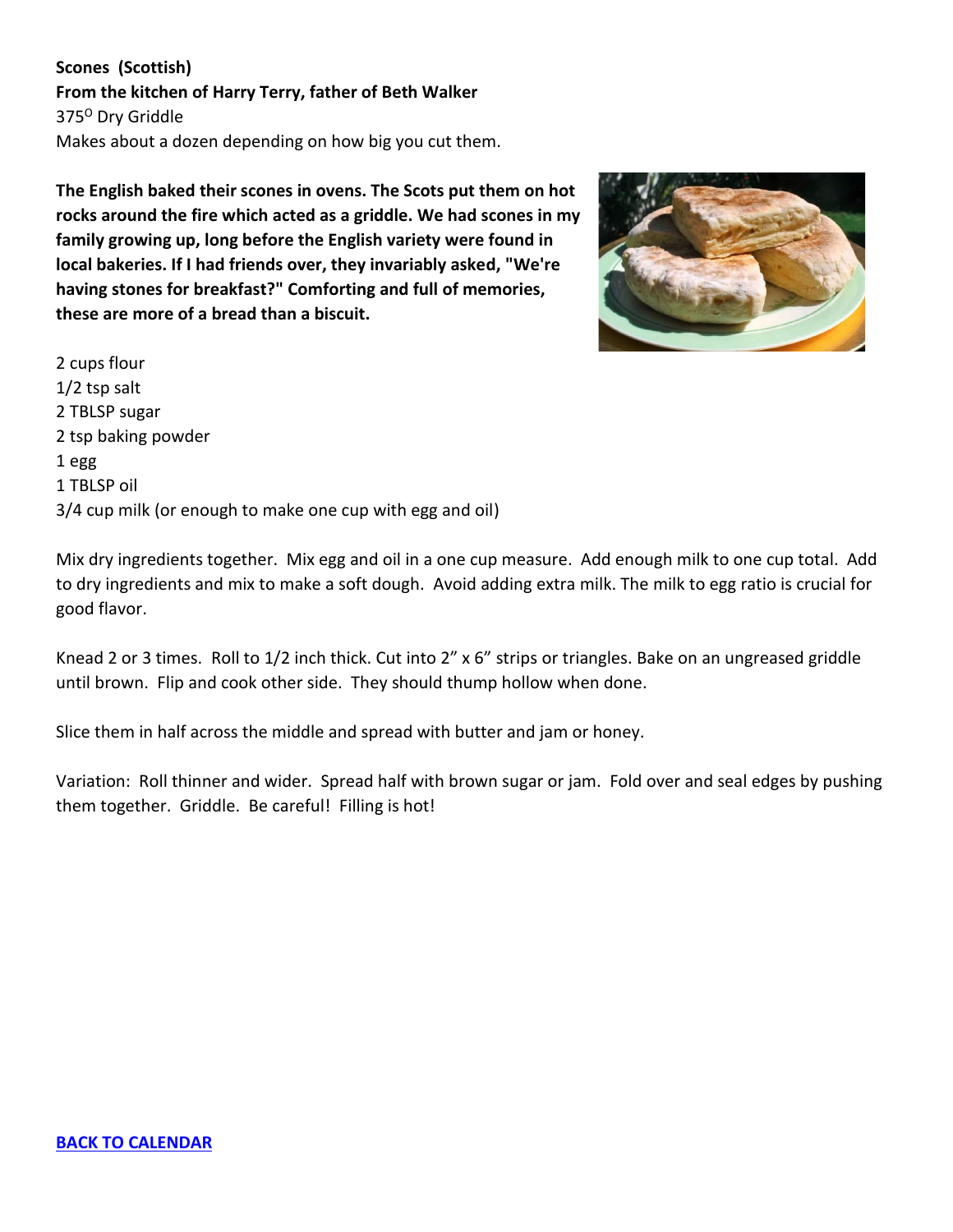## <span id="page-10-0"></span>**Butternut Squash Soup**

## **Modified from a recipe from** *Laurel's Kitchen***, 1986**

About 7 cups

This soup is pureed using an immersion blender or food processor after it is cooked. Be careful to puree in small batches if using a food processor to avoid steam buildup!

Prepare the squash first. There are three options:

- 1. Poke holes in the squash and microwave on high until soft. Scoop out the seeds and then the flesh, which you will use in the soup.
- 2. Peel and cube the squash. I use a rubber mallet to pound a large knife through the squash.
- 3. Purchase pre-cubed or frozen squash.

## **Sauté**

1 TBLSP olive oil 1 large onion, chopped 3 garlic cloves, minced

## **Add and simmer until the squash is soft**

1 medium butternut squash (about 5 cups, cubed or 3 cups cooked) 4 cups vegetable broth 3/4 tsp salt (more to taste) 1/4 tsp ground pepper

Puree the soup. Return it to the pan and heat gently. Taste and correct seasonings. You can add parsley, ginger, a tiny bit of sage or more salt and pepper.

## **Serve garnished with a drizzle of cream and some parsley**

Heavy cream (optional)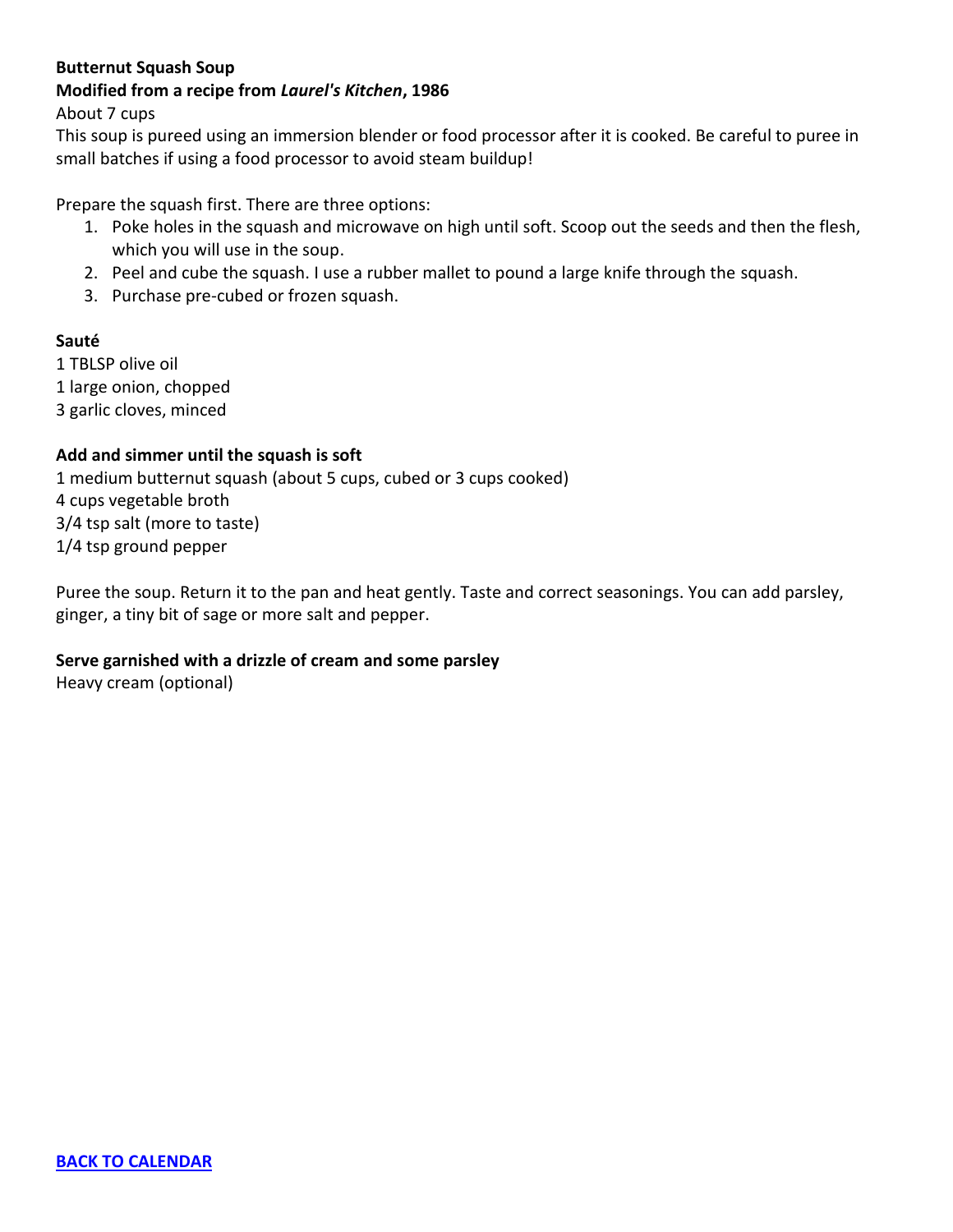<span id="page-11-0"></span>**Angel Biscuits From the kitchen of Beth Walker** Preheat oven to 400<sup>°</sup> 15-17 minutes Makes a lot Refrigerate dough over night

A yeasted biscuit that are great when you need a large amount for a breakfast crowd or a pot luck dinner! Store the dough overnight in a container big enough that it can expand.

 $4\frac{3}{4}$  $\frac{1}{4}$  cups of flour<br>4 1 pkg. or 1 TBLSP dry yeast 1 TBLSP. baking powder 1 tsp. baking soda 3 TBLSP sugar 1 tsp. salt 3  $\frac{5}{4}$  cups shortening

2 cups buttermilk

Stir together dry ingredients. Cut in the shortening. Stir in buttermilk. Wet the dough but do not knead. Add a little more buttermilk if it seems inordinately dry. Cover and refrigerate overnight.

In the morning, knead the dough on a floured board with the palms of your hands for 3-4 minutes. Roll the

dough out, then fold in thirds. Roll the dough and fold in thirds again. Roll to  $\frac{1}{2}$  $\frac{1}{2}$  inch thick. Cut, place on

greased cookie sheet or Teflon sheet and bake. Do not allow to rise before baking. Biscuits are done when they are browning on the top, brown on the bottom, and resist when tops are gently pushed on.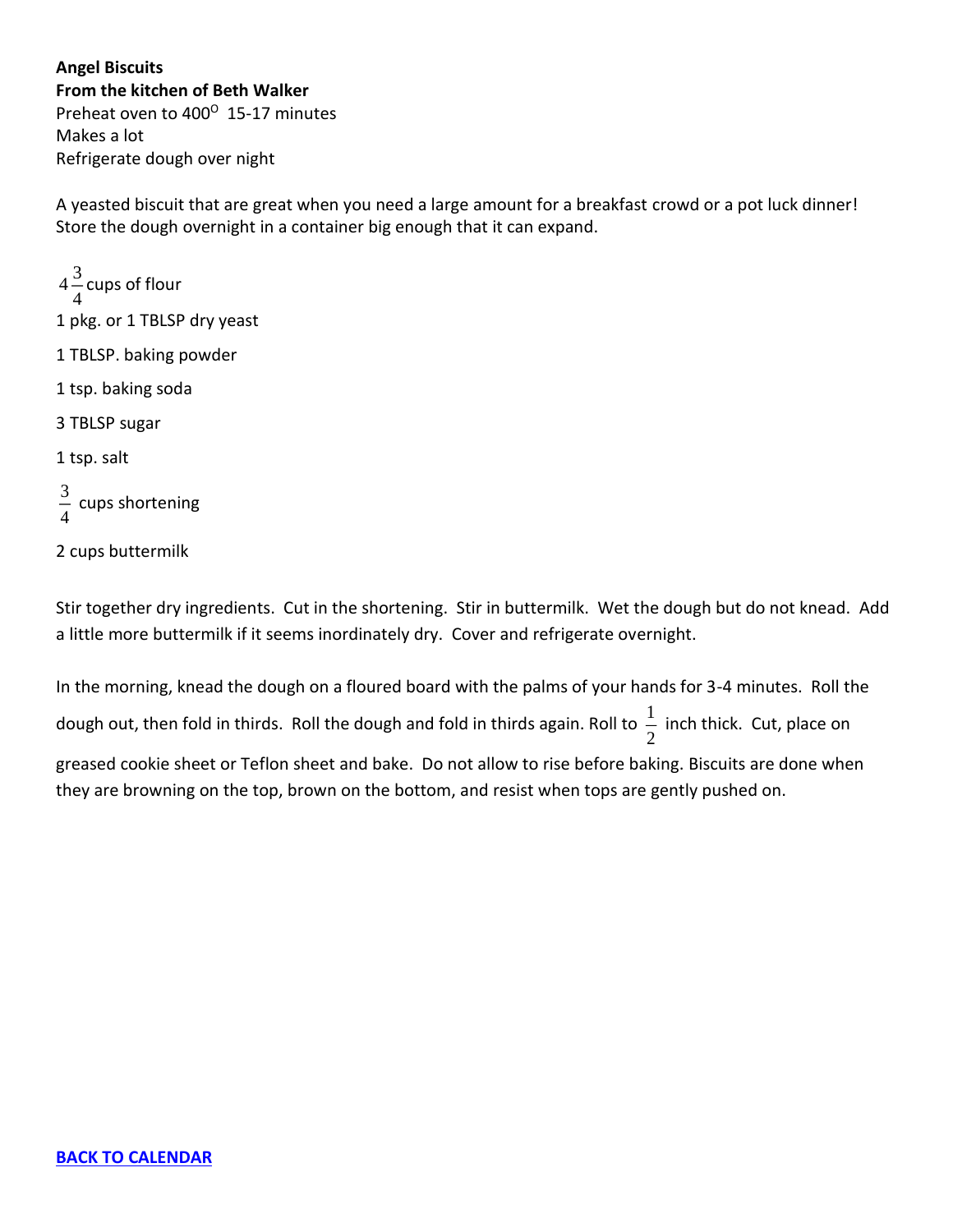## <span id="page-12-0"></span>**Chico's Three Seed Bread**

## **Originally from On the Rise Bakery in Syracuse**

Preheat oven to 350<sup>°</sup> Bake for 45 minutes or until done.

2 standard sized loaves

In the 80's we'd dine at a covert basement vegetarian restaurant in Syracuse. It was always getting closed down by the health department, but the food was soooo good. We would order plates of Joe's Noodles and big slabs of warm Chico's Three Seed bread smeared with homemade butter.

## **Before you begin**

Grate a medium sized potato and cook it gently in 2 cups of water until soft. Cook the water to lukewarm.

## **Mix, then let rest for 15 minutes**

1 TBLSP. baking yeast 3 cups warm water including potato water and potato shreds 1/4 cup honey 2 cups hard whole wheat flour 1 1/2 cups of rolled oats

## **Add and stir well:**

1/4 cup oil 1/4 cup additional honey 3/8 cup poppy seeds 3/8 cup sesame seeds 3/8 cup sunflower seeds 1 1/4 tsp. salt 2 + cups more of flour (at least one cup of white will help it be less dense)

Knead for 10-15 minutes, slowly adding enough flour until the dough is no longer sticky. Depending on the humidity outside, you may need much more flour. It is important to knead whole wheat bread for a longer time than white bread to develop the gluten.

Place dough in a clean, greased bowl. Cover with towel and let rise until double in bulk, approximately 45 minutes.

Punch down, knead out the air bubbles, divide into 2 pieces and then let the dough rest for 5 minutes. Shape into loaves. Place in pans and let rise until above the pans.

Bake in a 350° oven until the bottoms sound hollow when thumped. ENJOY!

Variations:

Sweetener in place of all or part of honey: molasses, malt, barley syrup, maple syrup Flour: Any combination of whole wheat, white, rye, corn meal, or oat. Need some white or whole wheat for gluten. Other: Add fruit such as raisins, craisins, or dates. Nuts or other seeds such as pepitas. Spices: cinnamon, cloves, ginger in small quantities

**[BACK TO CALENDAR](#page-0-0)**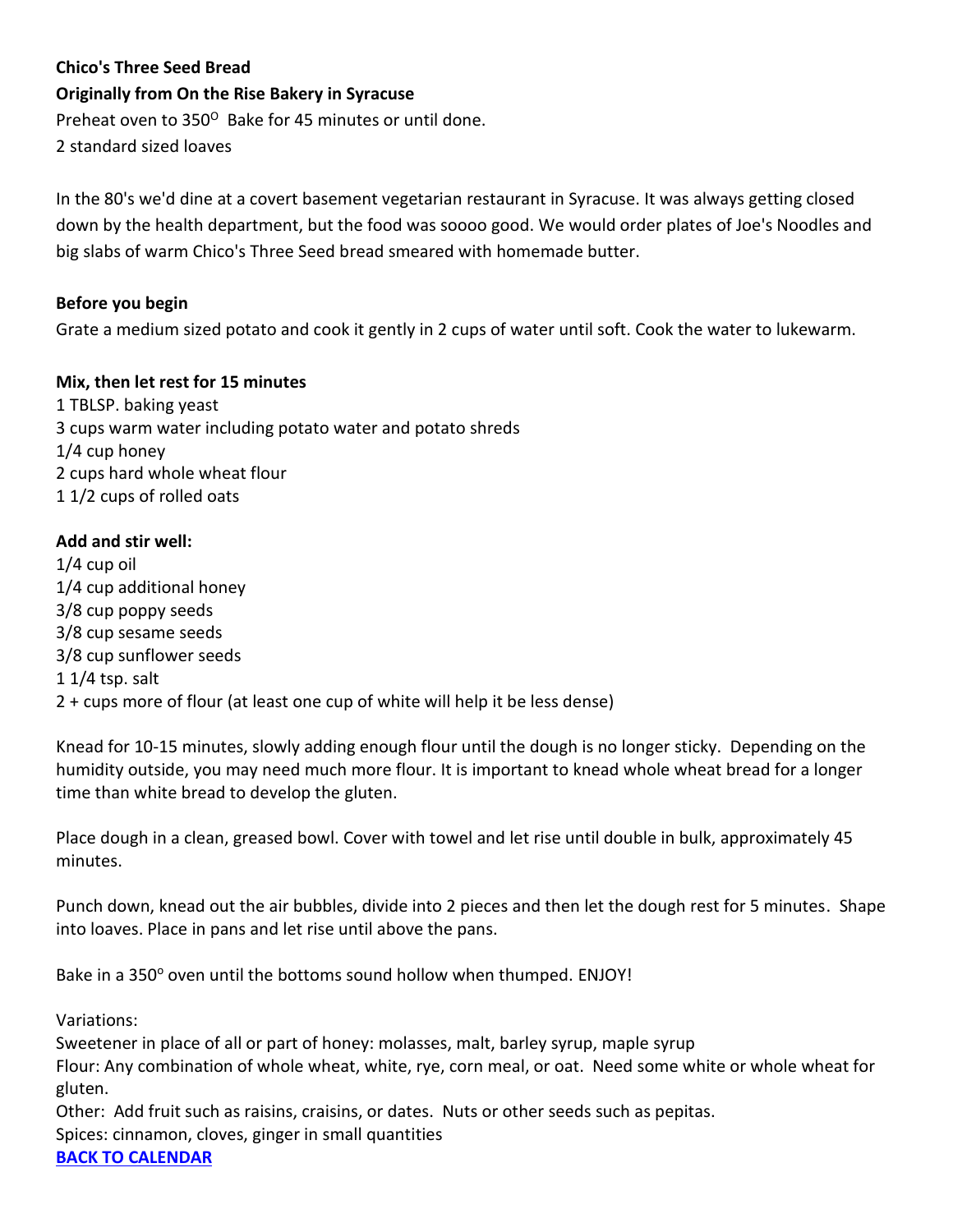<span id="page-13-0"></span>**Hot Sour Soup From** *The Moosewood Cookbook***, Mollie Katzen (1977)** Serves 6-8 Vegetarian

## **Soak for 30 minutes**

1 oz dried black mushrooms, rinsed to remove any dirt 2 cups of boiling water

## **Drain the mushrooms, reserving the liquid. Cut the mushrooms into strips, discarding stems**

**In a pot, simmer for 10 minutes** 6 cups of water Liquid from mushrooms 3 TBLSP Chinese rice wine or dry sherry 2 TBSP tamari (you may substitute soy sauce) 1 3/4 tsp. salt 1 cake of firm tofu, cut in thin strips

#### **Whisk together then return to the soup, stir**

2 TBLSP cornstarch 3/4 cups of the hot broth

**Beat, then drizzle into the gently simmering soup** 2 eggs

**Add and stir** 6 minced scallions 1/4 -1/2 tsp white or black pepper, ground

## **Top each bowl with a small drizzle of sesame oil.**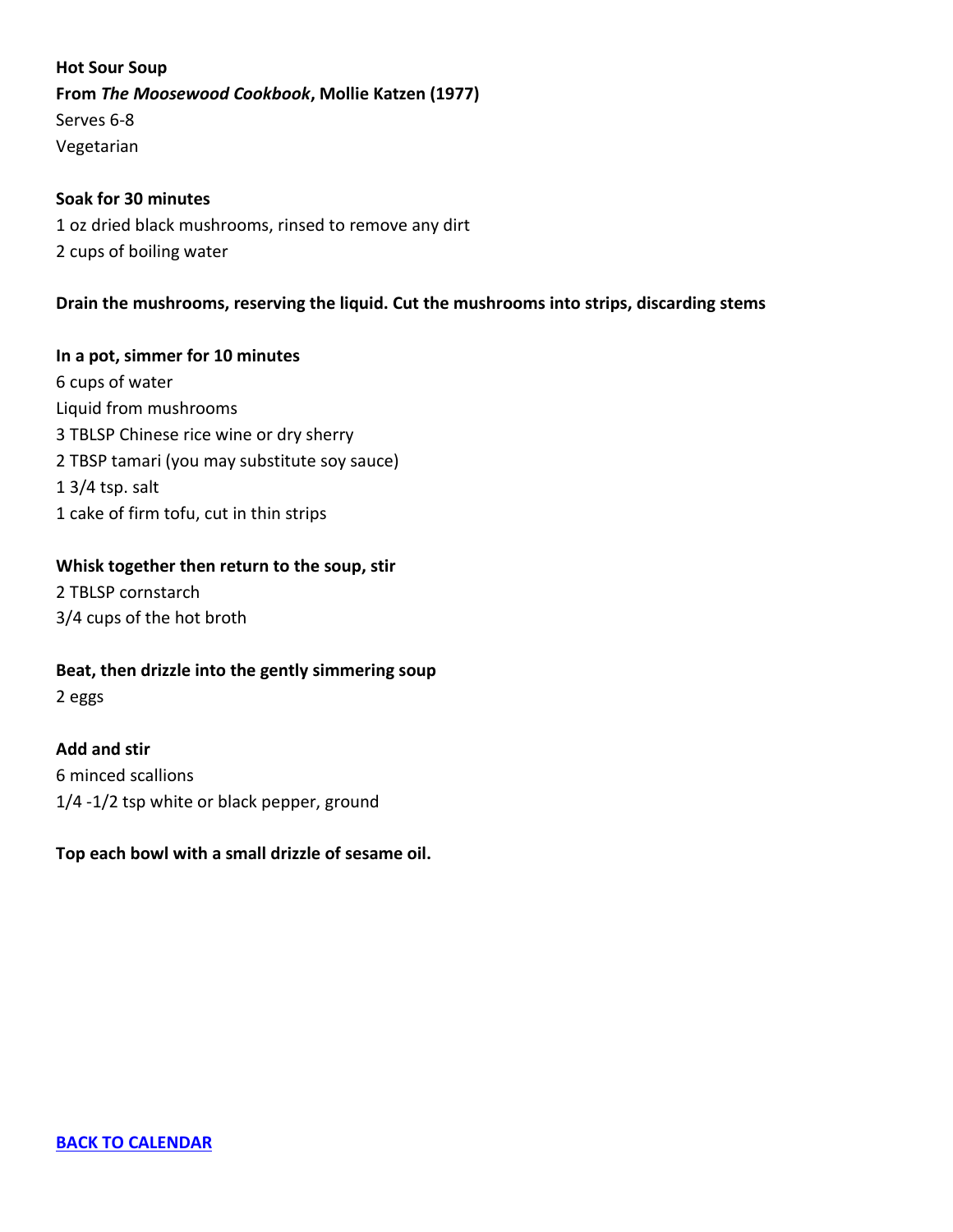# <span id="page-14-0"></span>**Easy French Bread From the Kitchen of Harry Terry, Beth Walker's father**  Preheat oven to 400° 35-40 minutes Two round or long loaves

When my father was a teenager, his father had a heart attack and could not continue his work as an engineer on the railroad. There was no disability or SS benefits and the family had to eat. My father got a job after school at a bakery to put food on the table. When I was growing up, he was our bread baker using the skills he learned at that job, cranking out loaves of white sandwich bread and scones but always willing to try something new.

2 cups lukewarm water 1 TBLSP or one pkg yeast 1 TBLSP sugar or honey 2 tsp salt 4 cups flour

Optional: 1.5 TBLSP olive oil and 1 tsp dried rosemary added to dough 1 TBLSP milk mixed with egg to brush before baking

Dissolve yeast in water; add sugar (or honey) and salt. Let sit for a minute so yeast completely dissolves. Add 4 or more cups of flour as needed to make a soft dough. Knead until still soft, but not sticky.

Grease a large bowl. In it, place the dough, covered with a dish towel, to rise until double (about 45 minutes). Punch down. Knead briefly sprinkling with flour as needed. Make two round loaves, or loaves of your choice. You can put them on a cookie sheet or in greased 8" round casseroles. Leave plenty of room between loaves.

Brush with butter or egg mix. Let double and bake. The dough rises A LOT more when you first put it in the oven, almost twice as much again.

You can also make bread sticks or baguettes. Breadsticks can be brushed with butter and sprinkled with parmesan cheese for an extra tasty treat.

For a crusty loaf, omit brushing with butter or egg and spray twice with water during baking.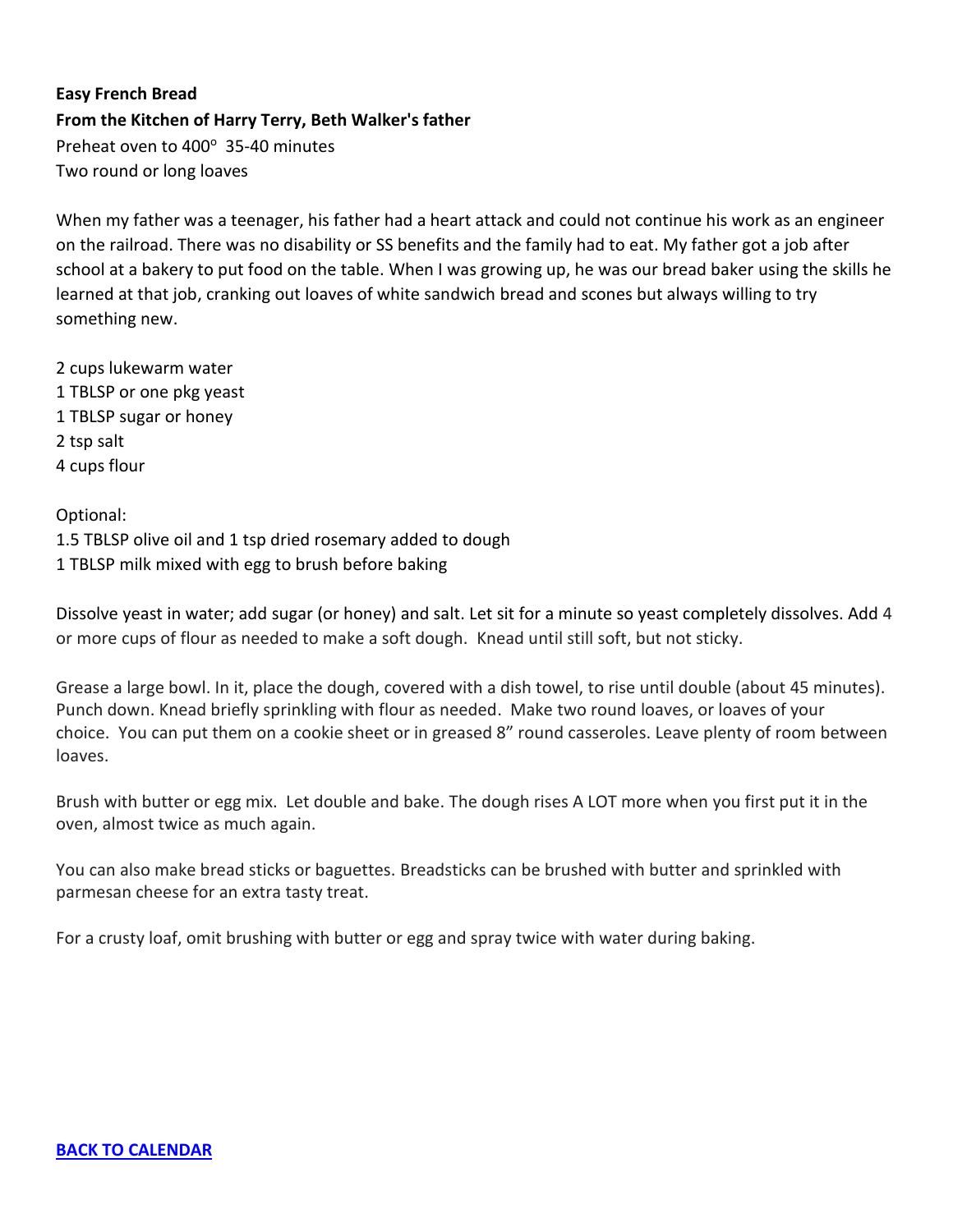## <span id="page-15-0"></span>**Recipes with meat base and some more bread recipes!**

Bethlehem Lutheran Church - Fairport Easy Recipes for Simple Suppers at Home

## **CHUNKY TACO SOUP From the Kitchen of Sherry Cook**

1 ½ pounds beef top sirloin or round steak, cut into ¾-inch cubes 1 medium onion, chopped 1 tablespoon olive oil 2 cans (15 oz each) pinto beans, rinsed and drained 2 cans (14-1/2 oz each) diced tomatoes and green chilies, undrained 2 cups water 1 can (15 oz) black beans, rinsed and drained 1 can (14-3/4 oz) cream-style corn 1 envelope ranch salad dressing mix 1 envelope taco seasoning ¼ cup minced fresh cilantro

<span id="page-15-1"></span>In a large stockpot or Dutch oven, brown beef and onion in oil. Add pinto beans, tomatoes, water, black beans, corn, salad dressing mix and taco seasoning. Bring to a boil. Reduce heat and cover.

## **QUICK BEEF SOUP From the Kitchen of Paulette Costanza**

NOTE: To make salt herbs, chop one bunch of curly parsley and one leek. Add 1/2 cup kosher salt. Mix together and store in the freezer.

2 pounds chuck eye 1 tsp. McCormick Montreal Steak seasoning 32 oz Swanson Beef Broth 28 oz Redpack tomatoes in tomato puree ¼ cup salt herbs (opt) 1 ½ cups orzo pasta

Cut chuck eye into bite size pieces and put into a large stock pot. Season with salt & pepper. Add 1 tsp. McCormick Montreal Steak seasoning. Cook on medium heat to brown. When meat is browned & begins to catch on the bottom of the pot add enough water to cover the meat. Place a lid on the pot & continue cooking the meat until it is tender, about 2 hours.

Bring to a boil and cook about 15 minutes. Add pasta & cook until tender. When the meat is tender, add beef broth, tomatoes, and salt herbs.

## **[BACK TO CALENDAR](#page-0-0)**



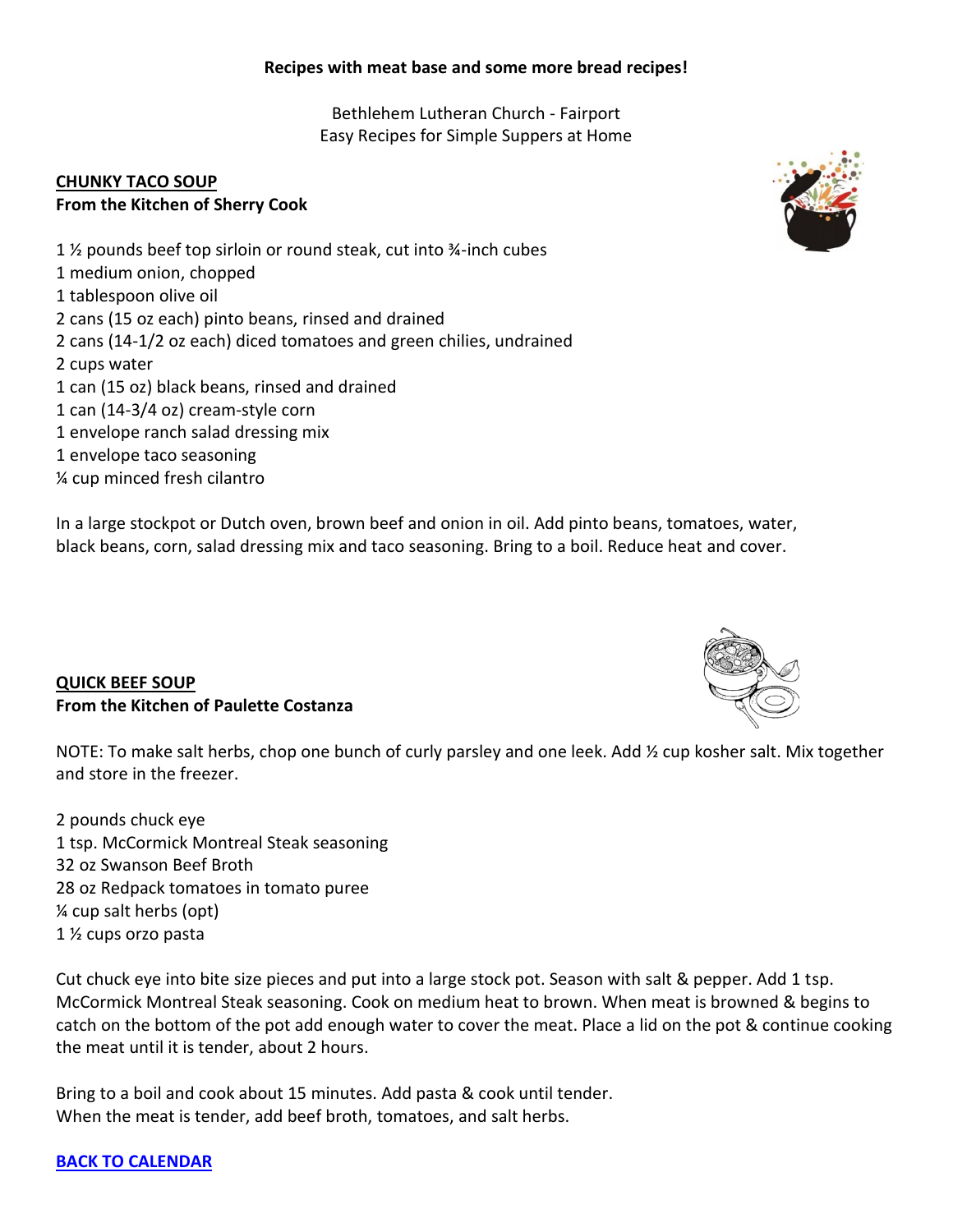## <span id="page-16-0"></span>**CHICKEN ALFREDO TORTELLINI SOUP From the Kitchen of the Harman Family**

2 tablespoons butter 4 oz diced carrots 2 cloves garlic, minced 1 lb boneless, skinless chicken, diced 1 tsp salt ½ tsp pepper ¼ cup flour 32 oz chicken stock 1 cup half and half ½ teaspoon red pepper (cayenne) 18 oz frozen tortellini 2 cups shredded parmesan



<span id="page-16-1"></span>Add butter and add carrots to a pot on gentle heat. Cook about 3 minutes. Add garlic and cook about 30 additional seconds. Add chicken, salt and pepper. Stir and cook another 3 minutes. Sprinkle with flour. tir to coat and cook 2-3 minutes. Add chicken stock, half and half, and red pepper. Continue to cook another 5-10 minutes. Add tortellini and cook 5-7 minutes (al dente). Remove from heat. Add cheese slowly allowing it to melt and mix. Enjoy!

## **BAKED POTATO SOUP From the Kitchen of Wayne Westcott**

<span id="page-16-2"></span>2 large potatoes, baked or microwaved & cooled 5 teaspoons flour 1 ½ teaspoon onion powder ½ teaspoon garlic powder ½ teaspoon dried basil ¼ teaspoon pepper 1 ½ cups chicken broth ½ cup Half & Half 6-8 drops hot pepper sauce 2 tablespoons shredded cheddar, opt. 2 tablespoons bacon bits, optional 2 tablespoons sliced green onions, opt.



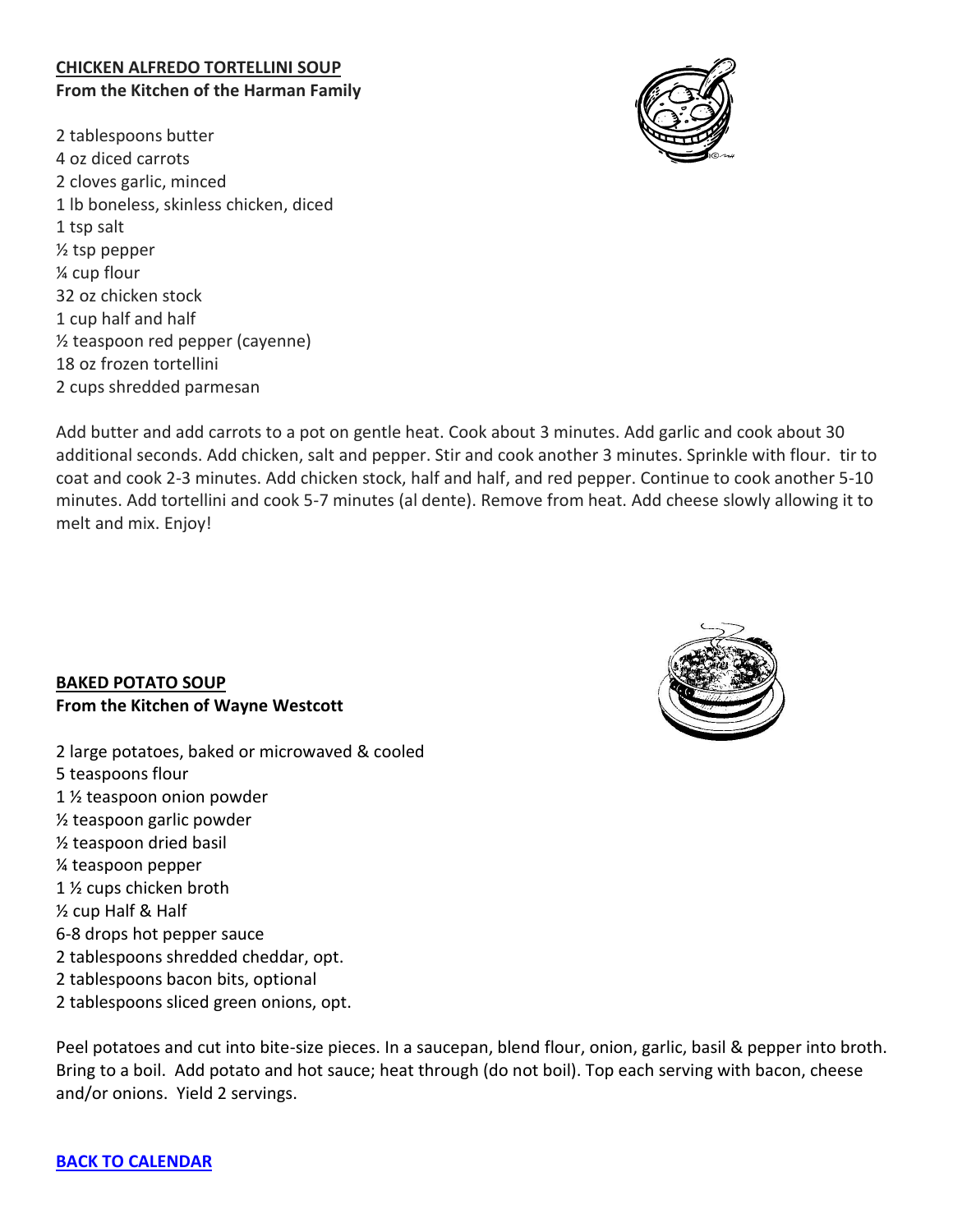## **AUNT D'S HAM & POTATO CHOWDER From the Kitchen of Seth Newton**

<span id="page-17-0"></span>2 cups cooked ham, bite-size pieces 1 box (5 oz) scalloped potatoes ½ teaspoon ground celery seed 3 shakes onion powder 4 cups chicken broth Salt & pepper to taste 2 cups Half & Half 1/3 cup flour

Place ham in 4-quart slow cooker. Add scalloped potatoes, sauce mix, broth, celery seed & onion powder. Stir gently until well mixed. Cover & cook on low for 7 hours. In a small mixing bowl, whisk together a little Half & Half and flour till smooth. After 7 hours, carefully pour the flour mixture and the remaining Half & Half into the slow cooker. Mix well. Cover and continue to cook for up to another hour, stirring every 15 minutes.

## **CRAB BISQUE From the Kitchen of GerryAnn Westcott**

3 tablespoons butter 3 tablespoons flour ½ teaspoon salt ¼ teaspoon white pepper 1 ½ teaspoon chicken bouillon ½ teaspoon onion powder 2 cups Half & Half 1 lb crab or imitation crab 2/3 cups white wine (or apple juice)

In a large saucepan, melt butter; Stir in flour, salt, pepper, bouillon & onion. Blend in ¾ cup Half & Half. Turn heat to medium and stir until mixture thickens. Blend in the remaining Half & Half, "crab" and "wine".

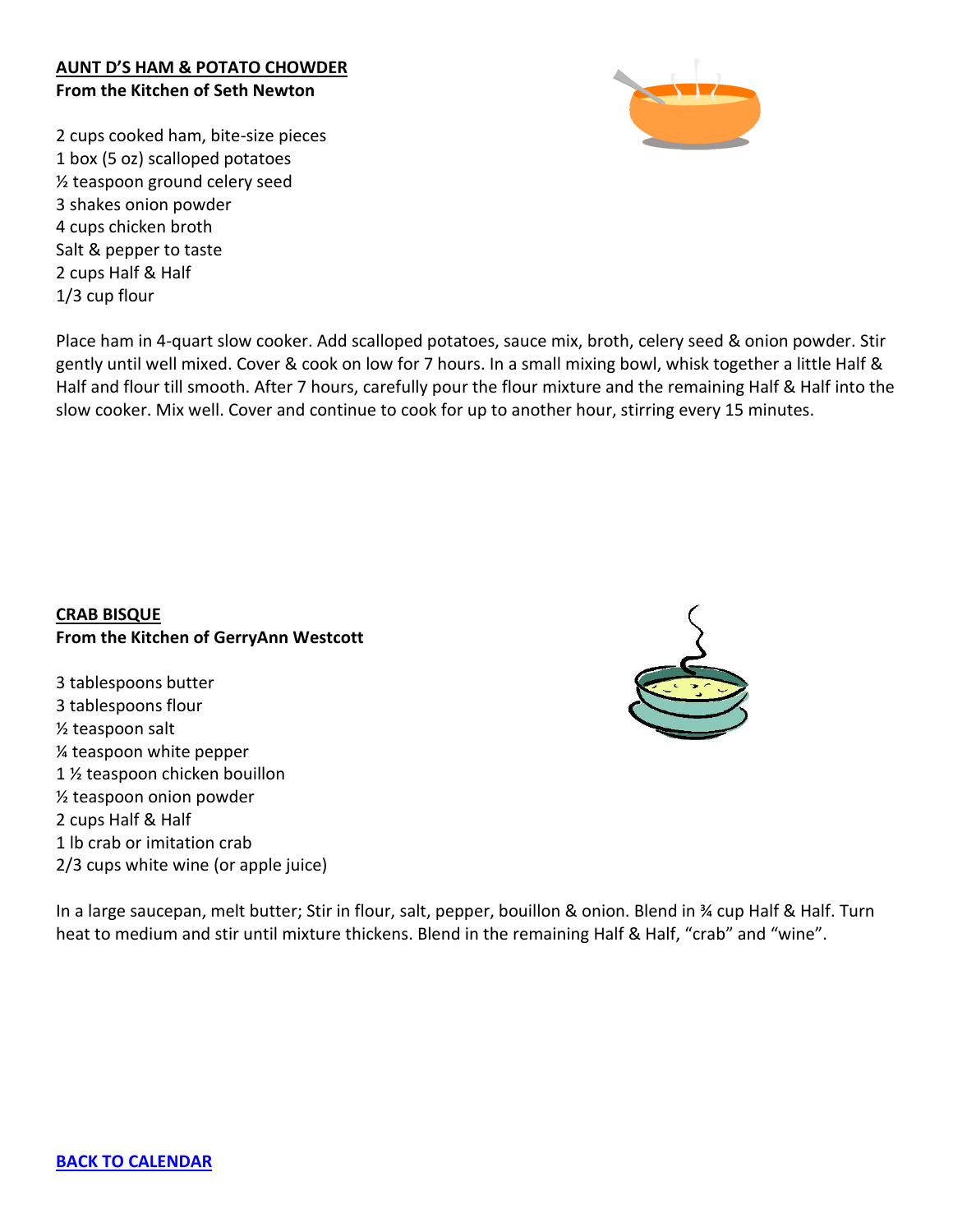#### <span id="page-18-0"></span>**BLACK BEAN SOUP From the Kitchen of Donna Berner**

3 medium carrots, halved and sliced thinly 2 celery ribs, diced finely 1 medium onion, chopped finely 4 cloves garlic, minced 2 cans (14 ½ oz) vegetable broth 2 cans(15 oz) black beans, undrained 1 can (15 ½ oz) red kidney beans, undrained 2 cans (15 oz) crushed tomatoes 1 ½ teaspoon dried basil ½ teaspoon dried oregano ½ teaspoon cumin 1 teaspoon chili powder ½ teaspoon salt

<span id="page-18-1"></span>Combine all ingredients in slow cooker. Cover. Cook on Low 4 ½ - 9 hours or until vegetables are done to your liking. This is good garnished with sour cream and/or grated cheddar cheese or as a topping over cooked rice.

**BUFFALO CHICKEN WING SOUP**

From the Kitchen of Laura Harman

6 cups milk 3 cans condensed cream of chicken soup, undiluted 3 cups shredded & cooked chicken (about 1 lb) 1 cup (8 oz) sour cream  $\frac{1}{4}$  to  $\frac{1}{2}$  cup wing sauce

Combine all ingredients in a slow cooker. Cover and cook on low for 4-5 hours. Yield 8 servings (2 quarts)